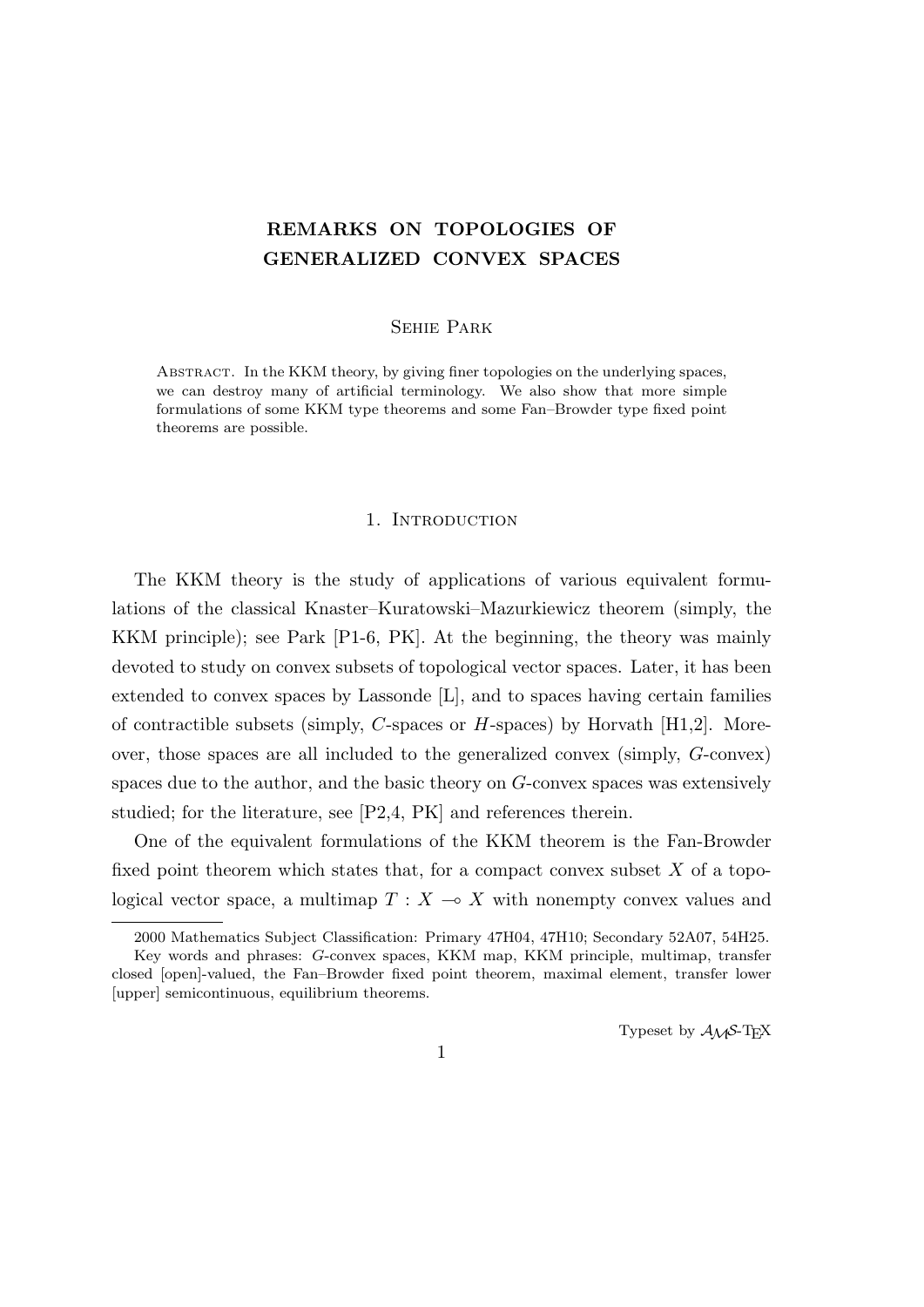#### 2 Sehie Park

open inverse values has a fixed point. In 1977, Tarafdar [Ta] first noted that the open inverse valuedness of *T* can be replaced by  $X = \bigcup_{y \in X} \text{Int}_X T^-(y)$  in the Fan-Browder theorem.

Moreover, in 1987, Kim [K] and Shih and Tan [ST] simultaneously showed that the KKM theorem holds for KKM maps having open values instead of the original closed values. Further, in 1992, Tian [Ti] showed that Fan's generalization of the KKM theorem holds for "transfer closed-valued" KKM maps instead of closedvalued maps. According to Tian, Tarafdar's condition can be said that *T <sup>−</sup>* is transfer open-valued.

Recently, many papers have appeared in the KKM theory devoting to refine or generalize Tian's concepts. Some of those papers are concerned with quite artificial situations by adopting new terminology. Since this kind of terminology seems to be not practical and non-productive, it is desirable to study the true nature of those artificial concepts generalizing Tian's ones. In fact, in this paper, we show that, by giving finer topologies on the underlying spaces, we can destroy many of such artificial terminology. We also show that more simple forms of some KKM type theorems and some Fan–Browder type fixed point theorems are possible. We will give our arguments in the frame of generalized convex spaces as in our recent work [P4].

# 2. The KKM type theorems

We recall the following in [P4]:

A *generalized convex space* or a *G*-*convex space* (*X, D*; Γ) consists of a topological space *X* and a nonempty set *D* such that, for each  $A = \{a_0, a_1, \dots, a_n\} \in \langle D \rangle$ , there exist a subset  $\Gamma(A) = \Gamma_A$  of *X* and a continuous function  $\phi_A : \Delta_n \to \Gamma(A)$ such that  $J \subset \{0,1,\dots,n\}$  implies  $\phi_A(\Delta_J) \subset \Gamma(\{a_j : j \in J\})$ , where  $\langle D \rangle$  denotes the set of all nonempty finite subsets of  $D$ ,  $\Delta_n$  an *n*-simplex with vertices  $v_0, v_1, \dots, v_n$ , and  $\Delta_J = \text{co}\{v_j : j \in J\}$  the face of  $\Delta_n$  corresponding to *J*.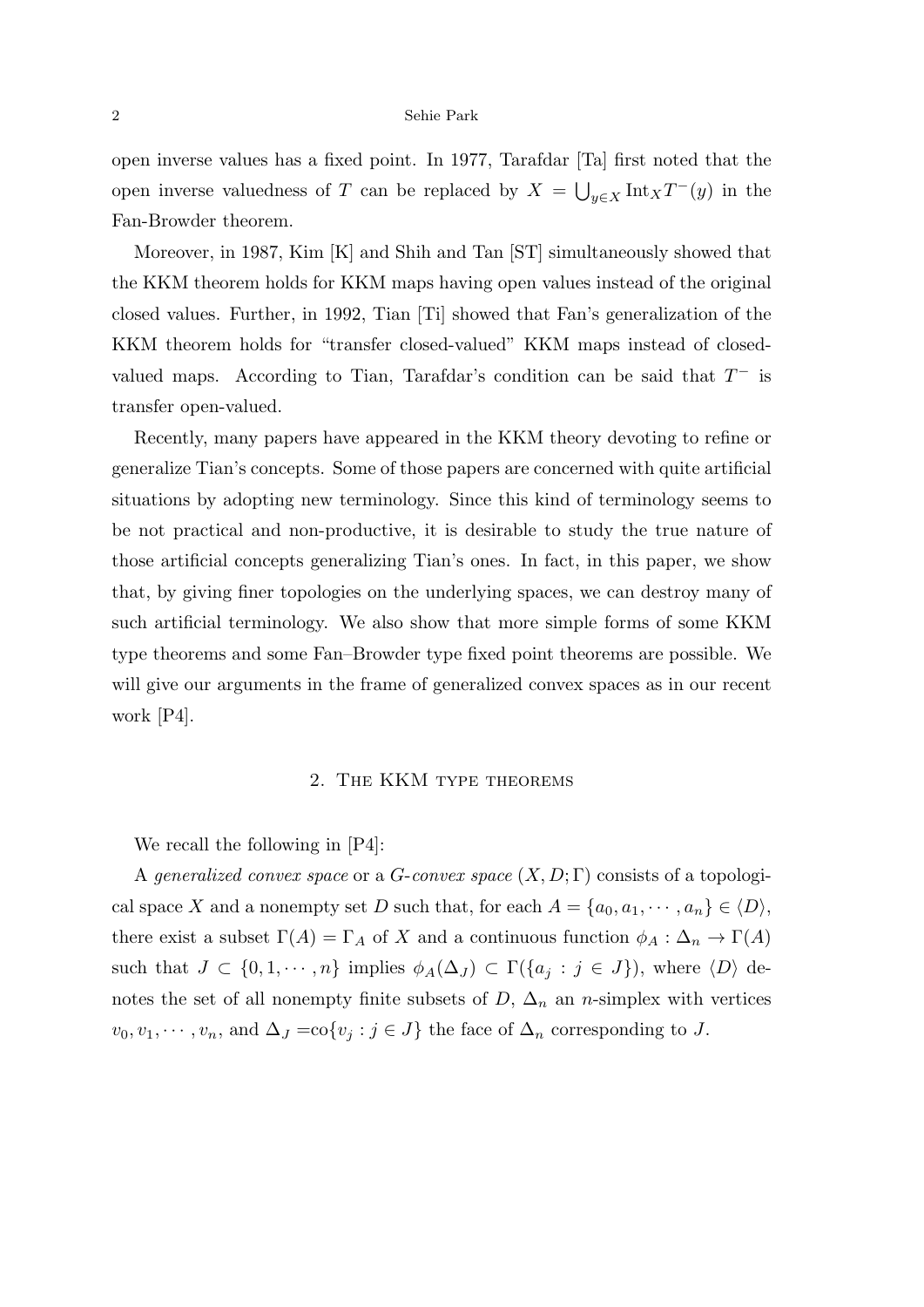In case to emphasize  $X \supset D$ ,  $(X, D; \Gamma)$  will be denoted by  $(X \supset D; \Gamma)$ ; and if  $X = D$ , then  $(X; \Gamma) := (X, X; \Gamma)$ .

There are a large number of examples of *G*-convex spaces. Typical examples are convex subsets of topological vector spaces, convex spaces in the sense of Lassonde [L], *C*-spaces (or *H*-spaces) due to Horvath [H1,2], and many others; see [P2-6, PK].

For a *G*-convex space  $(X, D; \Gamma)$ , a multimap  $F: D \to X$  is called a *KKM map* if  $\Gamma_N \subset F(N)$  for each  $N \in \langle D \rangle$ .

The following is well-known:

**The KKM Principle**. Let *D* be the set of vertices of an *n*-simplex  $\Delta_n$  and  $F: D \to \Delta_n$  *be a KKM map* (*that is,* co  $N \subset F(N)$  *for each*  $N \in \langle D \rangle$ ) *with closed* [*resp. open*] *values.* Then  $\bigcap_{z \in D} F(z) \neq \emptyset$ *.* 

The following is a KKM theorem for *G*-convex spaces [P4,6], and its proof is given here for completeness:

**Theorem 1**. Let  $(X, D; \Gamma)$  be a *G*-convex space and  $F: D \to X$  *a* mutimap such *that*

 $(1.1)$  *F* has closed [resp. open] values; and

(1*.*2) *F is a KKM map.*

*Then*  ${F(z)}_{z \in D}$  *has the finite intersection property.* 

*Furthermore, if*

(1.3)  $\bigcap_{z \in M} \overline{F(z)}$  is compact for some  $M \in \langle D \rangle$ , *then we have*

$$
\bigcap_{z \in D} \overline{F(z)} \neq \emptyset
$$

*Proof.* Let  $N = \{a_0, a_1, \ldots, a_n\} \in \langle D \rangle$ . Then there exists a continuous function  $\phi_N : \Delta_n \to \Gamma_N$  such that, for any  $0 \leq i_0 < i_1 < \cdots < i_k \leq n$ , we have

$$
\phi_N(\text{co}\{v_{i_0}, v_{i_1}, \dots, v_{i_k}\}) \subset \Gamma(\{a_{i_0}, a_{i_1}, \dots, a_{i_k}\}) \cap \phi_N(\Delta_n).
$$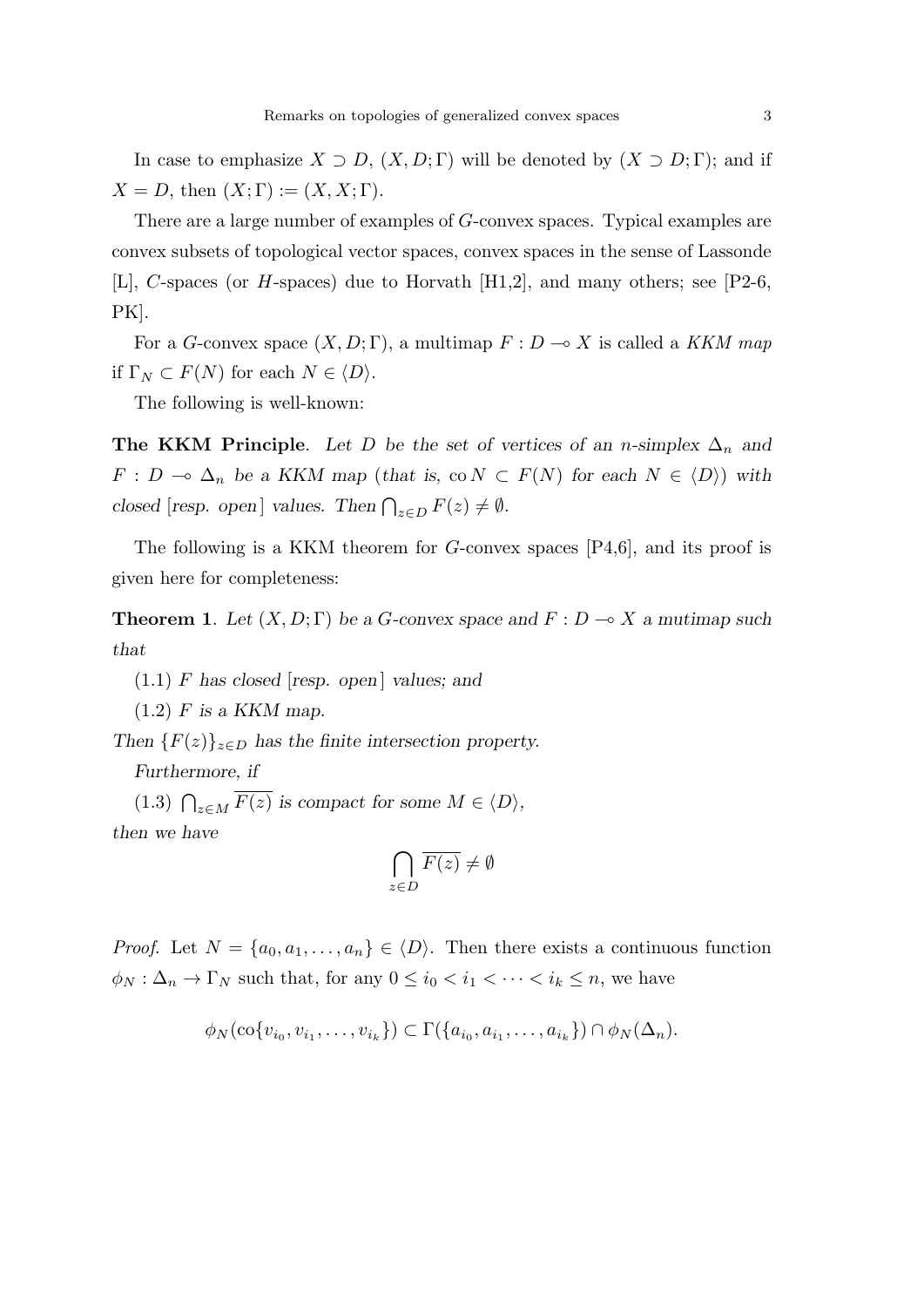Since *F* is a KKM map, it follows that

$$
\operatorname{co}\{v_{i_0}, v_{i_1}, \dots, v_{i_k}\} \subset \phi_N^{-1}(\Gamma(\{a_{i_0}, a_{i_1}, \dots, a_{i_k}\}) \cap \phi_N(\Delta_n))
$$

$$
\subset \bigcup_{j=0}^k \phi_N^{-1}(F(a_{i_j}) \cap \phi_N(\Delta_n)).
$$

Since  $F(a_{i_j}) \cap \phi_N(\Delta_n)$  is closed [resp. open] in the compact subset  $\phi_N(\Delta_n)$  of  $\Gamma_N$ ,  $\phi_N^{-1}(F(a_{i_j}) \cap \phi_N(\Delta_n))$  is closed [resp. open] in  $\Delta_n$ . Note that  $v_i \mapsto \phi_N^{-1}(F(a_i) \cap$  $\phi_N(\Delta_n)$  is a KKM map on  $\{v_0, v_1, \ldots, v_n\}$ . Hence, by the KKM principle, we have

$$
\bigcap_{i=0}^{n} \phi_N^{-1}(F(a_i) \cap \phi_N(\Delta_n)) \neq \emptyset,
$$

which readily implies  $\bigcap_{i=0}^{n} F(a_i) \neq \emptyset$ . Therefore,  $\{F(z)\}_{z \in D}$  has the finite intersection property. Now, by  $(1.3)$ , the final conclusion follows.

By closely examining the above proof, the values *F*(*z*) might be *compactly closed* [resp. *compactly open*] in  $X$ ; see [P4]. Moreover, the proof works if we assume that, for each  $z \in D$  and  $N \in \langle D \rangle$ ,  $F(z) \cap \Gamma_N$  is closed [resp. open] in  $\Gamma_N$ , instead of (1.1). This is usually said that *F* has *finitely closed* [resp. *finitely open*] values; see [T].

It should be noted that the conclusions of the KKM type theorems are certain set-theoretical intersection properties of functional values of the KKM maps, and hence, it is possible to change the topologies of the underlying spaces without loss of generality. For this purpose, we recall the following:

A topological space *X* is called a *compactly generated space* (or a *k*-*space*) iff the following condition holds:

 $(K)$  *A*  $\subset$  *X* is open [resp. closed] iff *A*  $\cap$  *K* is open [resp. closed] in *K* for each compact set  $K$  in  $X$  (that is, iff  $A$  is compactly open [resp. compactly closed]).

There are a lot of examples of compactly generated spaces; see [W].

A *G*-convex space (*X, D*; Γ) is said to have *finitely generated topology* iff the following condition holds: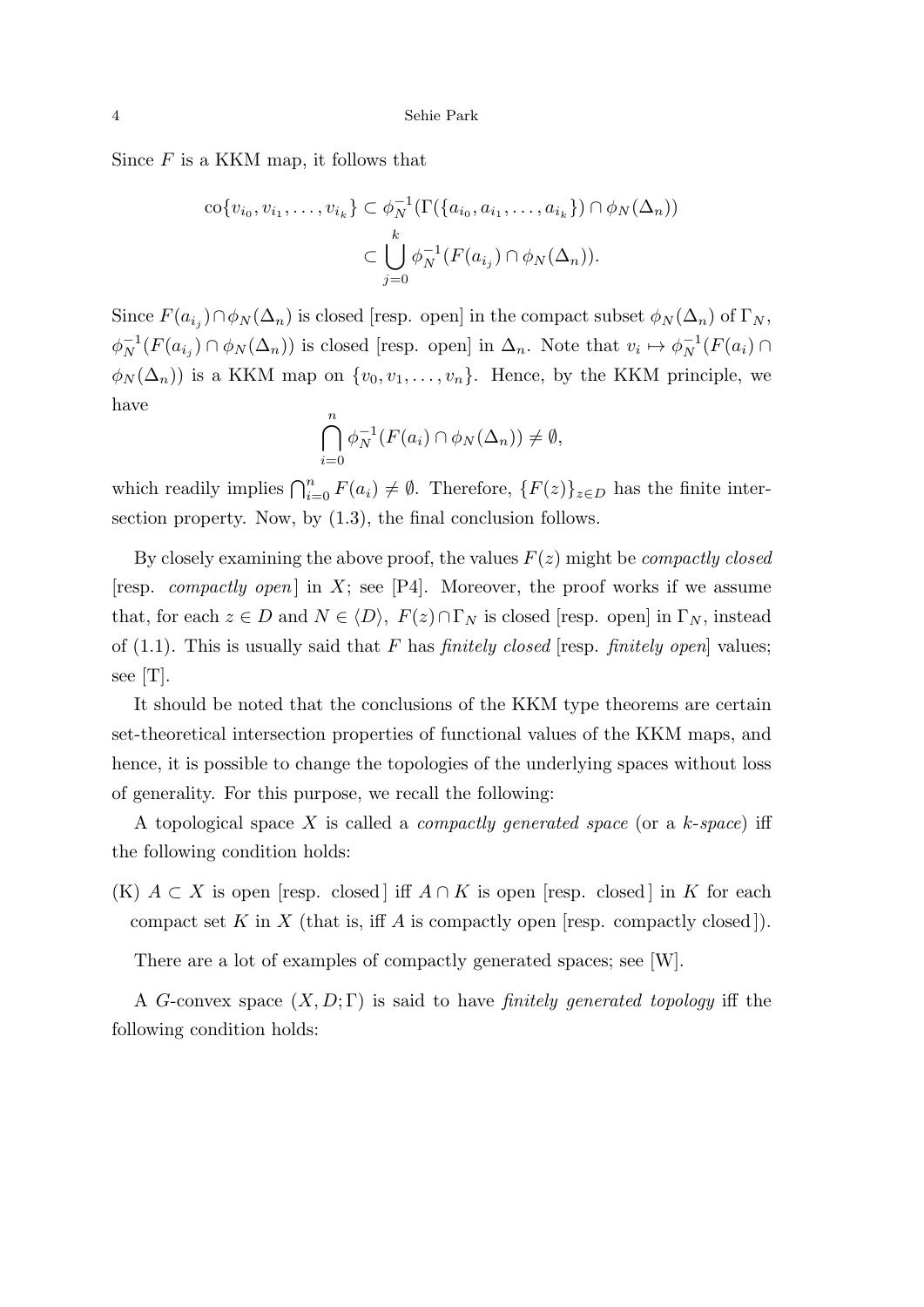(F)  $A \subset X$  is open [resp. closed] iff  $A \cap \Gamma_N$  is open [resp. closed] in  $\Gamma_N$  for each  $N \in \langle D \rangle$  (that is, iff *A* is finitely open [resp. finitely closed]).

A convex subset of a topological vector space with the finite topology has the finitely generated topology, and any convex space in the sense of Lassonde [L] has the finitely generated topology. Note that Tan [T, p.4152, Definitions 1.3 and 1.6] misunderstood the author's intention.

Recall that condition (1.1) of Theorem 1 can be replaced by the following:

(1*.*1)*′ F has compactly closed* [*resp. compactly open*] *values; or*

(1*.*1)*′′ F has finitely closed* [*resp. finitely open*] *values.*

However, by adopting the compactly generated topology on *X* or the finitely generated topology on  $(X, D; \Gamma)$ , it is easily seen that  $(1.1)'$  or  $(1.1)''$  simply implies (1*.*1).

For any given subset *A* of a topological space *X*, Ding [D1,2] defined *the compact closure* and the *compact interior* of *A*, denoted by  $\text{ccl}(A)$  and  $\text{cint}(A)$ , as

 $\text{ccl}(A) = \bigcap \{ B \subset X : A \subset B \text{ and } B \text{ is compactly closed in } X \},\$ 

cint(*A*) =  $\bigcup \{ B \subset X : B \subset A \text{ and } B \text{ is compactly open in } X \}$ , respectively.

However, these are simply the closure and the interior of *A* whenever *X* has the compactly generated topology.

Similarly, "*finitely* metrically closed sets" in Kirk et al. [KSY] could be simplified.

For a multimap  $F: D \to X$ , we define a multimap  $\overline{F}: D \to X$  by  $\overline{F}(z) := \overline{F(z)}$ for all  $z \in D$ , where  $\overline{\phantom{a}}$  denotes the closure operator.

From the closed version of Theorem 1, we can deduce the following equivalent formulation:

**Theorem 2**. Let  $(X, D; \Gamma)$  be a *G*-convex space and  $F: D \to X$  *a map such that* (2.1)  $\bigcap_{z \in D} \overline{F(z)} = \bigcap_{z \in D} F(z)$  [*F* is transfer closed-valued];

- $(2.2)$   $\overline{F}$  *is a KKM map; and*
- (2.3)  $\bigcap_{z \in M} \overline{F(z)}$  is compact for some  $M \in \langle D \rangle$ *.*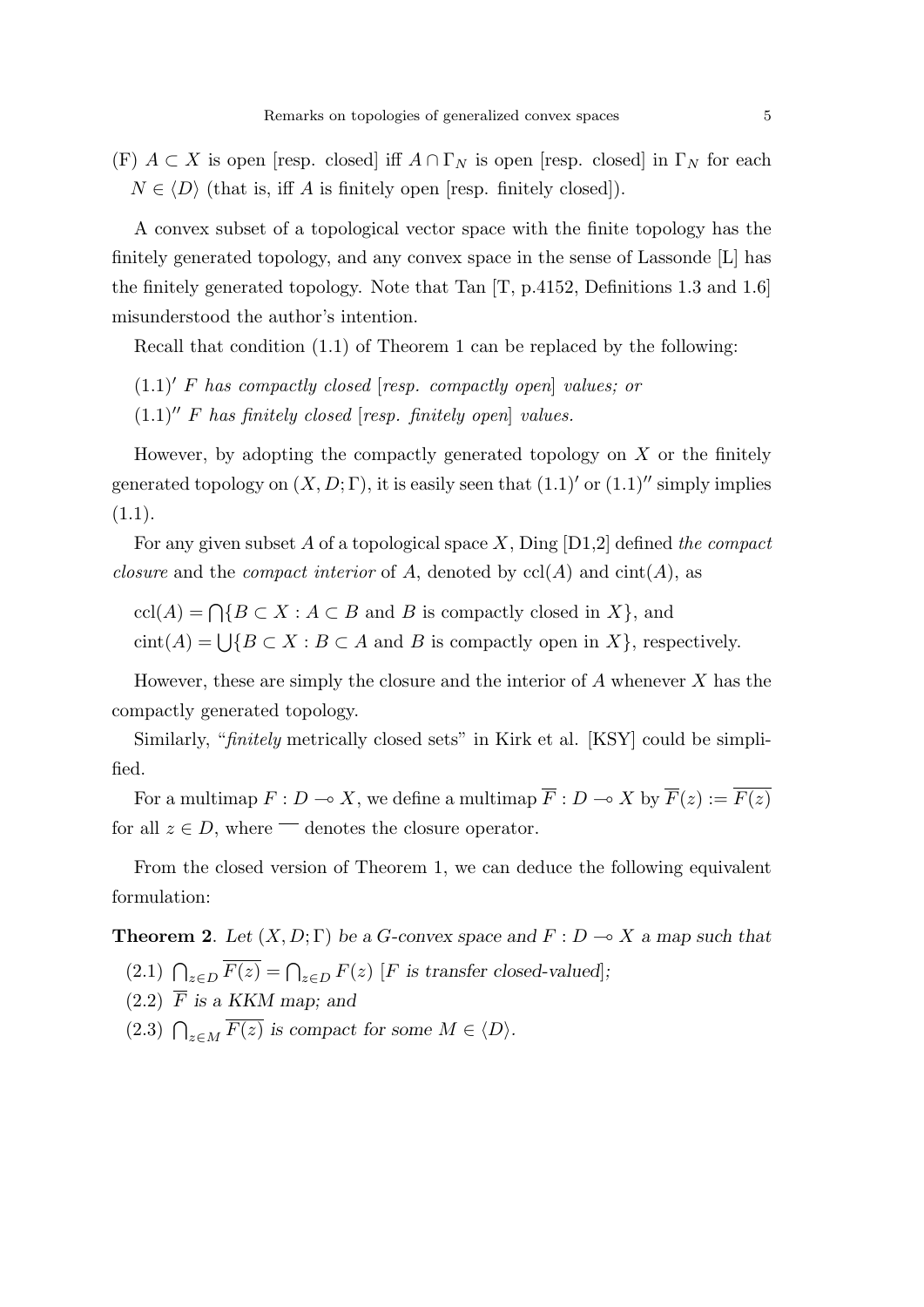*Then we have*  $\bigcap_{z \in D} F(z) \neq \emptyset$ *.* 

*Proof.* The map  $\overline{F}: D \to X$  is a KKM map with closed values. Hence, by Theorem 1, we have  $\bigcap_{z \in D} \overline{F(z)} \neq \emptyset$ . Then, by (2.1), we have  $\bigcap_{z \in D} F(z) = \bigcap_{z \in D} \overline{F(z)} \neq \emptyset$ .

Note that  $(1.1) \implies (2.1)$  and not conversely, and that Theorem 2 reduces to Theorem 1 if *F* has closed values. However, Theorems 1 and 2 are equivalent.

Theorem 2 originates from Tian [Ti, Theorem 2]. He defined as follows: Let *X* be a set and *Y* a topological space. A map  $G: X \rightarrow Y$  is said to be *transfer open* [resp. *transfer closed*]-*valued* if for each  $x \in X$ ,  $y \in G(x)$  [resp.  $y \notin G(x)$ ] implies that there exists a point  $x' \in X$  such that  $y \in \text{Int } G(x')$  [resp.  $y \notin G(x')$ ].

Note that *G* is transfer open-valued iff  $G(X) := \bigcup_{x \in X} G(x) = \bigcup_{x \in X} \text{Int } G(x);$ and *G* is transfer closed-valued iff  $\bigcap_{x \in X} G(x) = \bigcap_{x \in X} \overline{G(x)}$ .

More refined concept than the above definition is recently due to Wu and Zhang [WZ] as follows: A family  $\{D_{\alpha} : \alpha \in I\}$  of some subsets of a topological space *X* is called *closed* [resp. *open*] *transfer complete* if for each  $x \in X$  such that  $x \notin D_{\alpha_0}$  [resp.  $x \in D_{\alpha_0}$ ] for some  $\alpha_0 \in I$ , there exists  $\alpha' \in I$  such that  $x \notin D_{\alpha'}$ [resp.  $x \in \text{Int } D_{\alpha'}$ ]. Obviously, if  $\{D_{\alpha} : \alpha \in I\}$  is a family of some closed [resp. open] subset of *X*, then it is closed [resp. open] transfer complete. A multimap  $T: Y \to X$  is said to be *transfer closed-valued* if the family  $\{T(y): y \in Y\}$  is closed transfer complete.

Moreover, Ding [D1,2] extended the above definition as follows: Let *X* and *Y* be two topological spaces. A map  $G: X \rightarrow Y$  is said to be *transfer compactly open-valued* [resp. *transfer compactly closed-valued*] on *X* if for  $x \in X$  and for each nonempty compact subset *K* of *Y*,  $y \in G(x) \cap K$  [resp.  $y \notin G(x) \cap K$ ] implies that there exists a point  $x' \in X$  such that  $y \in \text{Int}_K(G(x') \cap K)$  [resp.  $y \notin cl_K(G(x') \cap K)$ .

However, this concept reduces to that of transfer open-valued [resp. transfer closed-valued] if we give *Y* the compactly generated topology.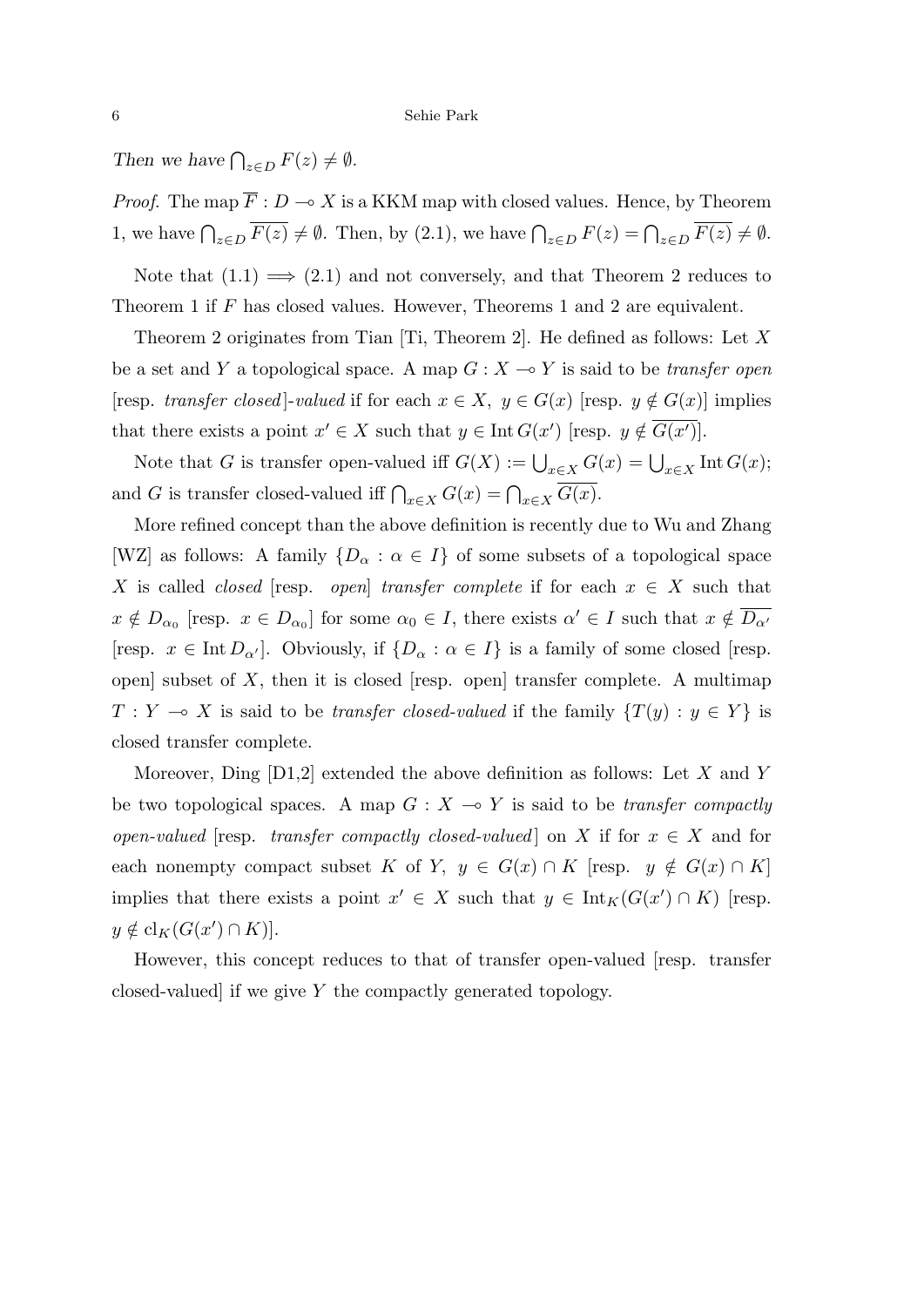## 3. The Fan-Browder type theorems

From Theorem 1, we deduce the following new form of the Fan–Browder fixed point theorem:

**Theorem 3**. Let  $(X, D; \Gamma)$  be a *G*-convex space and  $S: X \to D, T: X \to X$ *maps such that*

- (3.1) *for each*  $x \in X$ ,  $M \in \langle S(x) \rangle$  *implies*  $\Gamma_M \subset T(x)$ ;
- $(3.2)$   $S<sup>-</sup>(z)$  *is open* [*resp. closed*] *for each*  $z \in D$ *; and*
- $(3.3)$   $X = \bigcup \{ S^{-}(z) : z \in N \}$  for some  $N \in \langle D \rangle$ .

*Then T* has a fixed point  $x_* \in X$ ; that is,  $x_* \in T(x_*)$ .

*Proof.* Let  $F: D \to X$  be defined by  $F(z) := X \setminus S^{-1}(z)$  for  $z \in D$ . Then each *F*(*z*) is closed [resp. open] by (3.2). Note that  $\bigcap_{z \in N} F(z) = X \setminus \bigcup_{z \in N} S^{-}(z) =$  $X \setminus X = \emptyset$  by (3.3) and hence,  $\{F(z)\}_{z \in D}$  does not have the finite intersection property. Therefore, by Theorem 1, *F* can not be a KKM map and hence, there exist an  $N \in \langle D \rangle$  and an  $x_* \in \Gamma_N$  such that  $x_* \notin F(N)$ . Since  $x_* \notin F(z)$  or  $x_* \in S^-(z)$  for all  $z \in N$ , we have  $z \in S(x_*)$  for all  $z \in N$  and hence  $N \in \langle S(x_*) \rangle$ . Therefore, by (3.1), we have  $\Gamma_N \subset T(x_*)$ . Since  $x_* \in \Gamma_N$ , we have  $x_* \in T(x_*)$ . This completes our proof.

**Theorem 3<sup>***'***</sup>. Let**  $(X, D; \Gamma)$  **be a** *G***-convex space and**  $S: X \to D, T: X \to X$ *maps such that*

 $(3.1)'$  *for each*  $x \in X$ *,*  $M \in \langle S(x) \rangle$  *implies*  $\Gamma_M \subset T(x)$ *; and* 

 $(3.3)'$   $X = \bigcup \{ \text{Int } S^-(z) : z \in N \}$  for some  $N \in \langle D \rangle$ .

*Then T has a fixed point.*

*Proof.* In Theorem 3, replace  $S^-$  by Int  $S^-$ . Then  $M \in \langle (\text{Int } S^-)^-(x) \rangle \subset \langle S(x) \rangle$ implies  $\Gamma_M \subset T(x)$  by  $(3.1)'$ , and hence  $(3.1)$  follows. Note that  $(3.3)'$  implies (3.3). Therefore, the conclusion follows from Theorem 3.

Theorem 3' is known as the Fan–Browder fixed point theorem when  $X = D$  is a compact convex subset of a topological vector space.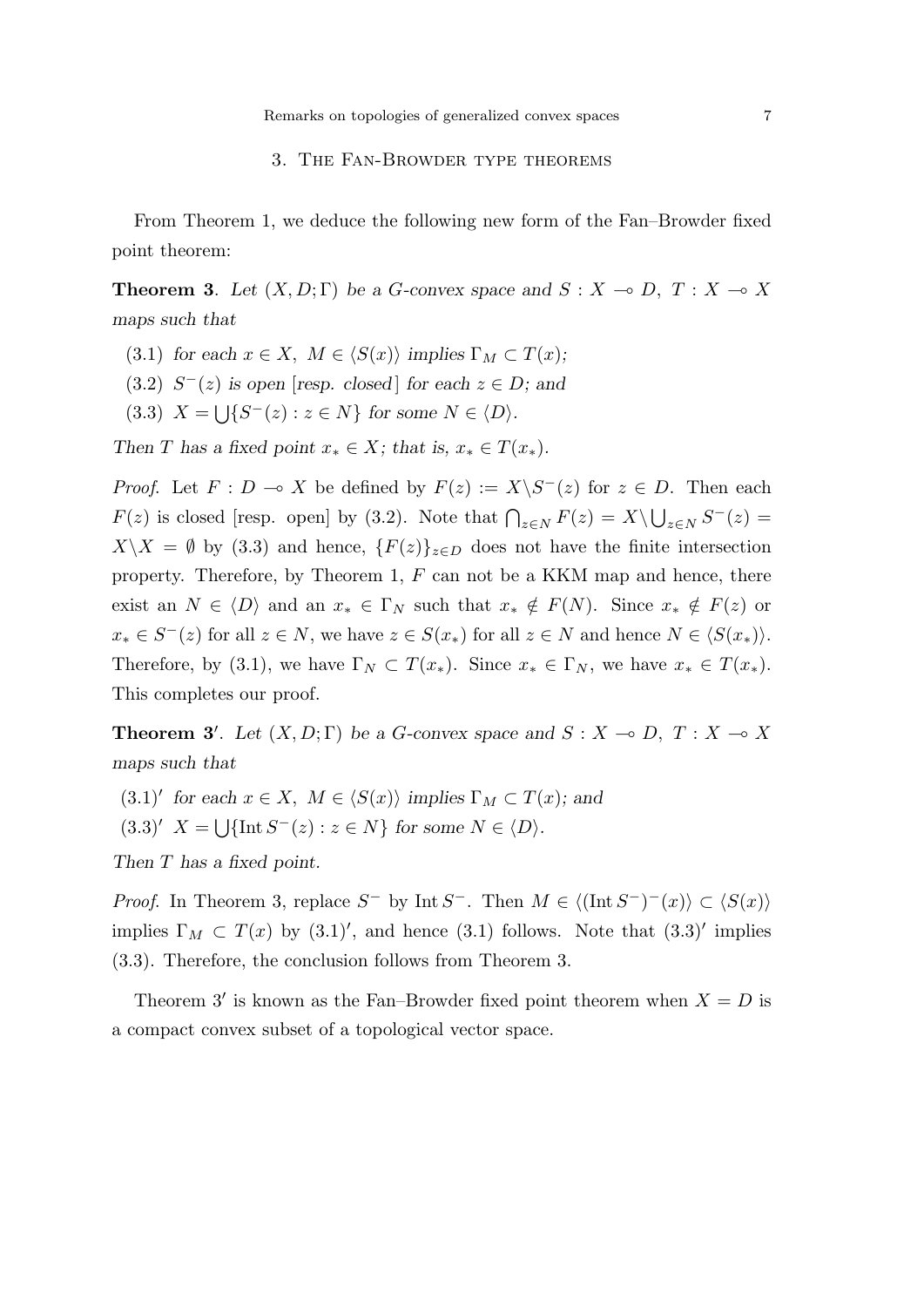Note that condition (3*.*3)*′* originates from Tarafdar [Ta]. It is clear that (3*.*3)*′* implies that *S <sup>−</sup>* is transfer open-valued, and not conversely.

From Theorem 3*′* , we have the following equivalent form:

**Theorem 3'**. If we replace  $(3.3)'$  in Theorem 3' by

 $(3.3)'' \cup \{S^-(z) : z \in D\} = \cup \{\text{Int } S^-(z) : z \in D\}$  [S<sup>-</sup> is transfer open-valued] *and if X is compact, then either*

(a) *there exists an*  $x_0 \in X$  *such that*  $S(x_0) = \emptyset$ *; or* 

(b) *T* has a fixed point  $x_1 \in X$ .

*Proof.* Suppose that for any  $x \in X$ , there exists a  $z \in D$  such that  $z \in S(x)$  or  $x \in S^{-}(z)$ . Then  $(3.3)''$  implies  $X = \bigcup \{\text{Int } S^{-}(z) : z \in D\}$ . If *X* is compact, this implies (3*.*3)*′* , and hence (b) holds by Theorem 3*′* .

In case when  $X = D$ , the point  $x_0$  in (a) is called a *maximal element* of *S*.

Wu and Shen [WS] defined as follows: For topological spaces *X* and *Y* , a map  $G: X \to Y$  is said to have *the local intersection property* on *X* if for each  $x \in X$ with  $G(x) \neq \emptyset$ , there exists an open neighborhood  $N(x)$  of x in X such that  $∩_{z \in N(x)} G(z) \neq ∅$ . Note that, if *G* has open inverse images  $G<sup>−</sup>(y)$ , then *G* has the local intersection property.

It is easily seen that if *G* has nonempty values, then *G* has local intersection property iff *G<sup>−</sup>* is transfer open-valued. This is said that *G* is *transfer open inversed valued* in [KSY].

Ding [D2] refined the above concept as follows: A map  $G: X \to Y$  is said to have the *compactly local intersection property* on X if  $G|_K$  has the local intersection property for any nonempty compact subset *K* of *X*.

As we mentioned several times, Ding's concept reduces to usual one if we adopt the compactly generated topology.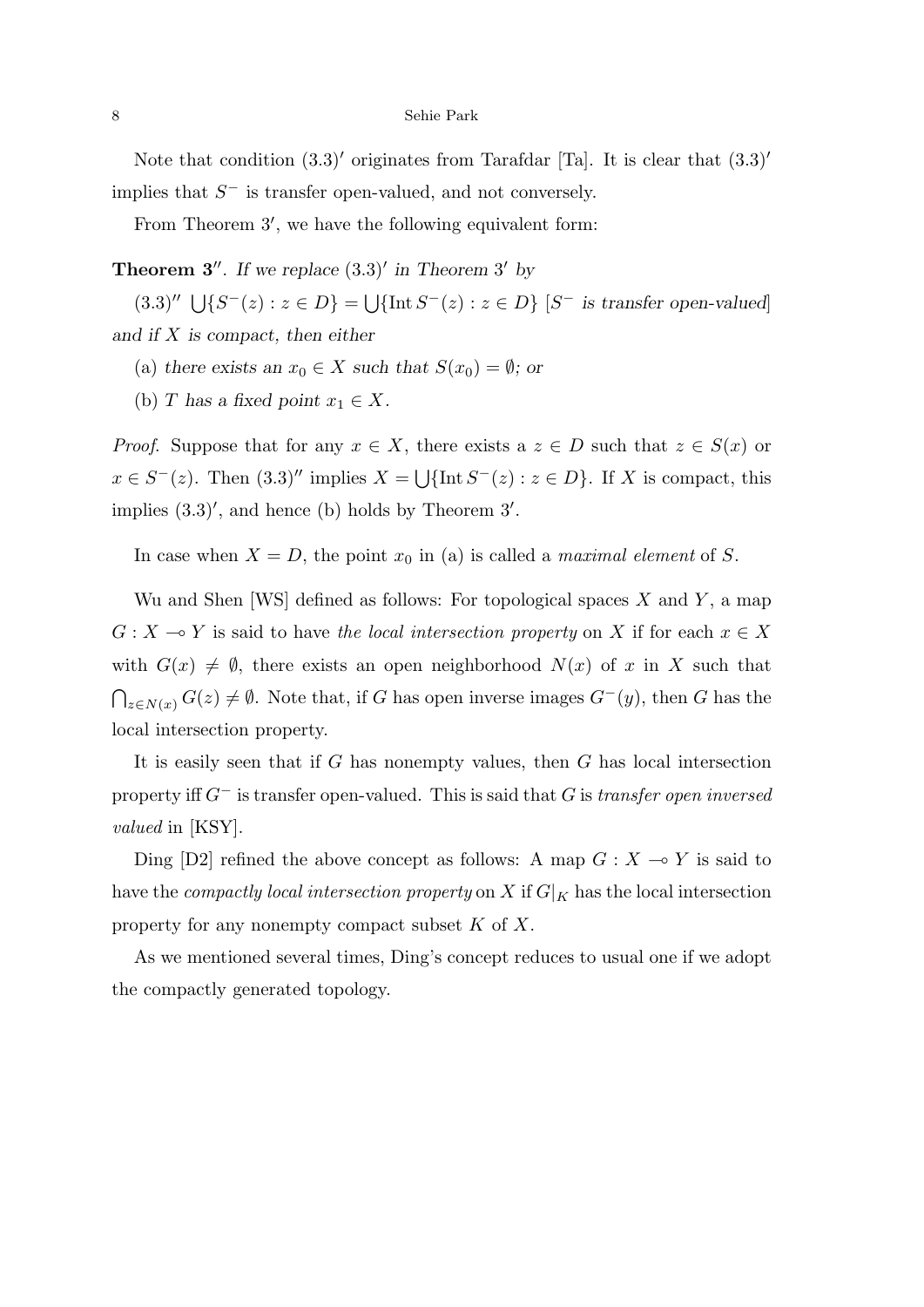## 4. The equilibrium theorems

In order to discuss another terminology, we consider the following generalized form of Tan, Yu, and Yuan [TY, Theorem 2.1]:

**Theorem 4**. Let  $(X, D; \Gamma)$  be a compact *G*-convex space and  $f: X \times D \to \overline{\mathbb{R}}$  =  $\mathbb{R} \cup \{-\infty, +\infty\}$  *a function such that for each*  $r \in \mathbb{R}$ ,

- (4.1)  $\bigcup_{z \in D} \{x \in X : f(x, z) > r\} = \bigcup_{z \in D} \text{Int}\{x \in X : f(x, z) > r\};\$ and
- $(4.2)$  *the map*  $z \mapsto \overline{\{x \in X : f(x, z) \leq r\}}$  *is KKM on D.*

*Then there exists*  $x^* \in X$  *such that*  $f(x^*, z) \leq r$  *for all*  $z \in D$ *.* 

*Proof.* Let  $F: D \to X$  be defined by  $F(z) := \{x \in X : f(x, z) \leq r\}$  for  $z \in D$ . Then  $\overline{F}: D \to X$  is a KKM map on a compact *G*-convex space  $(X, D; \Gamma)$ . Note that, (4.1) is equivalent to  $\bigcap_{z \in D} F(z) = \bigcap_{z \in D} \overline{F(z)}$ . Therefore, by Theorem 2, we have  $x^* \in \bigcap_{z \in D} F(z)$ . This completes our proof.

Note that (4.1) simply tells that *F* is transfer closed-valued.

This fact is defined by Wu and Zhang [WZ] as follows: For a set *X*, a topological space *Y*, and  $f: X \times Y \to \mathbb{R}$ ,  $f(x, y)$  is said to be *W*-lower [resp. *W*-upper] *semicontinuous* in *y* if for each  $y \in Y$  and each  $r \in \mathbb{R}$  with  $\{x \in X : f(x, y) > r\} \neq$  $\emptyset$  [resp.  $\{x \in X : f(x, y) < r\} \neq \emptyset$ ], there exists  $x' \in X$  such that  $y \in \text{Int}\{z \in Y : f(z, y) < r\}$  $f(x', z) > r$ } [resp.  $y \in \text{Int}\{z \in Y : f(x', z) > r\}$ ].

Obviously, if  $f(x, y)$  is lower (upper) semicontinuous in *y*, then  $f(x, y)$  is *W*lower (upper) semicontinuous in *y*.

Moreover, Tian [Ti] and Wu and Li [WL] defined the following: For a topological space *X* and a set *Y*, a function  $f: X \times Y \to \mathbb{R}$  is said to be *transfer lower* [resp. *upper*] *semicontinuous* about *x* on *X* if for each  $r \in \mathbb{R}$ , and each  $x \in X$  and  $y \in$ *Y,*  $f(x, y) > r$  [resp.  $f(x, y) < r$ ] implies that there exists an open neighborhood *N*(*x*) of *x* and a point  $y' \in Y$  such that  $f(z, y') > r$  [resp.  $f(z, y') < r$ ] for all  $z \in N(x)$ .

Wu and Li [WL] also noted that: If *f* is lower [resp. upper] semicontinuous in  $x$ , then  $f$  is transfer lower [resp. upper] semicontinuous about  $x$  on  $X$ . If a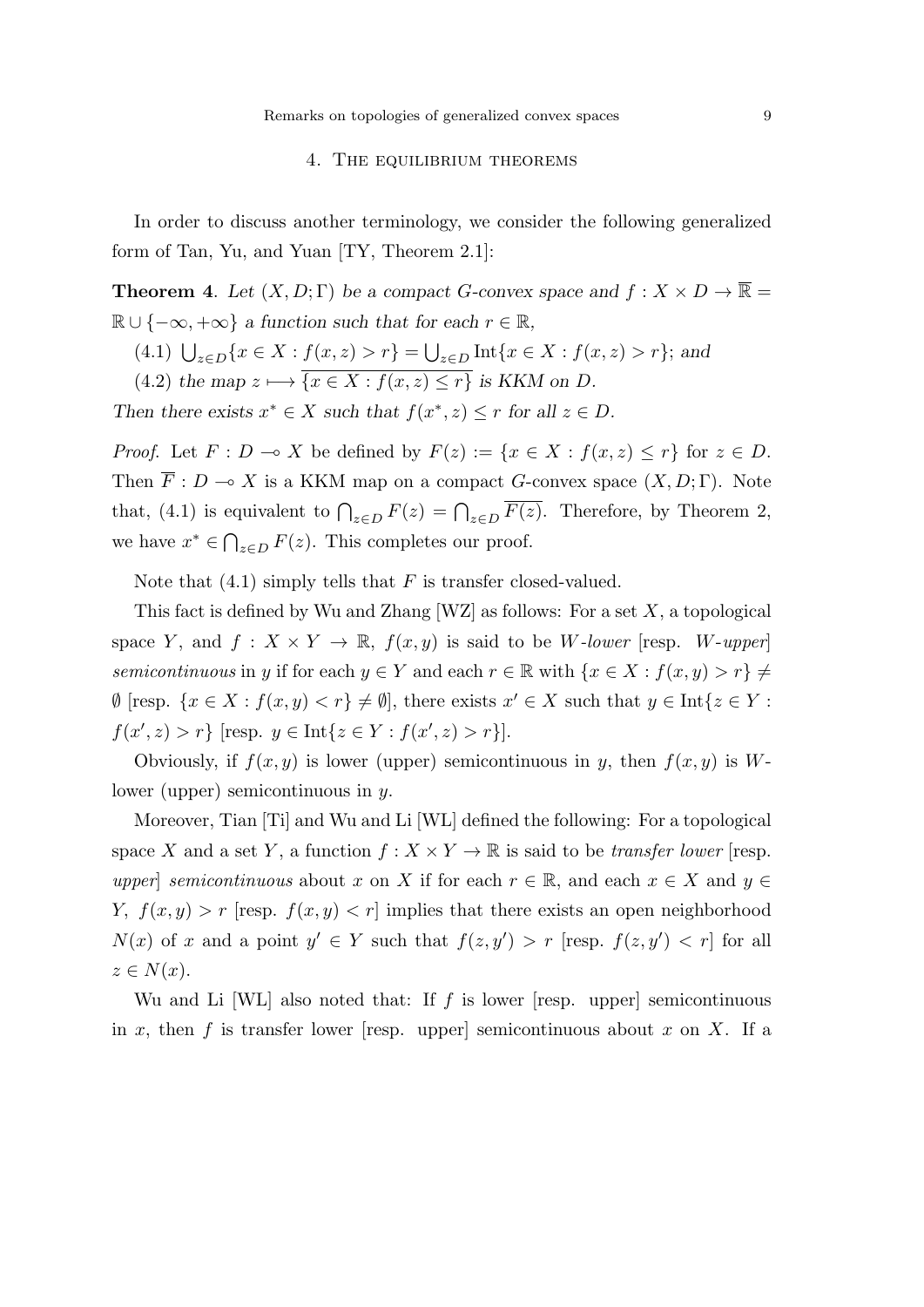function  $f: X \times Y \to \mathbb{R}$  is transfer lower [resp. upper] semicontinuous about *x* on *X*, then the marginal function  $x \mapsto \sup_{y \in Y} f(x, y)$  is lower semicontinuous [resp.  $x \mapsto \inf_{y \in Y} f(x, y)$  is upper semicontinuous]. The converse is not true.

Further, Ding [D2] obtained more general terminology as follows: Let *X* and *Y* be two topological spaces,  $\lambda \in \mathbb{R}$ , and  $T : X \to Y$  a multimap. A function  $\phi$ :  $X \times Y \times X \to \mathbb{R}$  is said to be *λ*-*transfer compactly upper semicontinuous* in *x* with respect to *T* if for each compact subset *K* of *X*,  $\{z \in X : \sup_{y \in T(x)} \phi(x, y, z)$  $\lambda$ *}*  $\neq$  *Ø* implies that there exists an open neighborhood *N*(*x*) of *x* and a point  $z' \in X$  such that  $\sup_{y \in T(u)} \phi(u, y, z') < \lambda$  for all  $u \in N(x) \cap K$ . If we define a multimap  $G: X \to Y$  by  $G(x) = \{z \in X : \sup_{y \in T(x)} \phi(x, y, z) < \lambda\}$ , then  $G$ has the compactly local intersection property if and only if  $\phi(x, y, z)$  is  $\lambda$ -transfer compactly upper semicontinuous in *x* with respect to *T*.

Therefore,  $\phi$  is  $\lambda$ -transfer compactly upper semicontinuous in x with respect to *T* if and only if

$$
\bigcup_{x \in X} \{ z \in X : \sup_{y \in T(x)} \phi(x, y, z) < \lambda \} = \bigcup_{x \in X} \text{Int} \{ z \in X : \sup_{y \in T(x)} \phi(x, y, z) < \lambda \},
$$

or if and only if the map  $F: X \to Y$  defined by

$$
F(x) = \{ z \in X : \sup_{y \in T(x)} \phi(x, y, z) \ge \lambda \} \text{ for } x \in X
$$

is transfer closed-valued, whenever we adopt the compactly generated topology on *X*.

It should be emphasized that, sometimes, the analytical expression is more informative than the artificial terminology.

Note that Theorem 4 is an example of equilibrium theorems. There are lots of generalized forms of Theorem 4.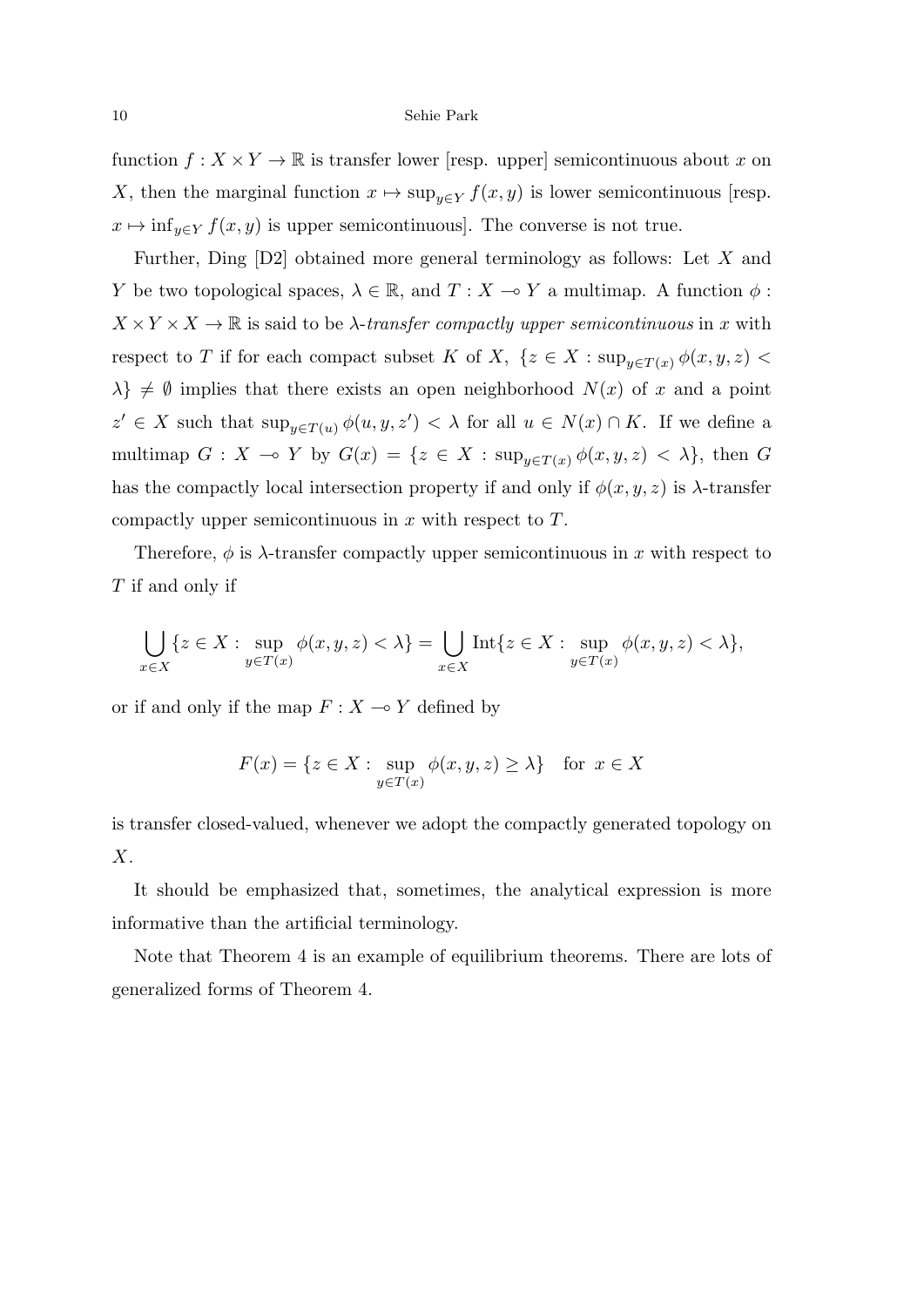#### 5. FOR *G*-CONVEX SPACES  $(X \supset D; \Gamma)$

For a *G*-convex space  $(X \supset D; \Gamma)$ , a subset *Y* of *X* is called a *G*-*convex subspace* of  $(X \supset D; \Gamma)$  if  $(Y, Y \cap D; \Gamma')$  is a *G*-convex space where  $\Gamma'_A := \Gamma_A \cap Y$  for  $A \in \langle Y \cap D \rangle$ .

For *H*-spaces, many authors called weakly *H*-convex subsets for our *G*-convex subspaces. We will not list any of such examples.

For a *G*-convex space  $(X \supset D; \Gamma)$ , we have another form of the KKM theorem with a more general coercivity (or compactness) condition:

**Theorem 5**. Let  $(X \supset D; \Gamma)$  be a *G*-convex space, *K* a nonempty compact subset *of X, and*  $F: D \to X$  *a multimap such that* 

- $(5.1)$   $\bigcap_{z \in D} F(z) = \bigcap_{z \in D} \overline{F(z)};$
- $(5.2)$   $\overline{F}$  is a KKM map; and
- (5.3) *for each*  $N \in \langle D \rangle$ *, there exists a compact G-convex subspace*  $L_N$  *of* X *containing N such that*

$$
L_N\cap\bigcap\{\overline{F(z)}:z\in L_N\cap D\}\subset K.
$$

*Then*  $K \cap \bigcap \{F(z) : z \in D\} \neq \emptyset$ .

*Proof.* Suppose that  $K \cap \bigcap \{F(z) : z \in D\} = K \cap \bigcap \{\overline{F(z)} : z \in D\} = \emptyset$ ; that is,  $K \subset \bigcup \{X \setminus \overline{F(z)} : z \in D\}$ . Let  $G: D \multimap X$  be defined by  $G(z) := X \setminus \overline{F(z)}$ for  $z \in D$ . Then we have  $K \subset \bigcup_{z \in D} G(z)$ . Since K is compact, there exists an *N* ∈  $\langle D \rangle$  such that  $K \subset \bigcup_{z \in N} G(z)$ . Let  $L_N$  be the compact *G*-convex subspace of X in (5.3). Define  $F': L_N \cap D \multimap L_N$  by  $F'(z) := F(z) \cap L_N$  for  $z \in L_N \cap D$ . Then  $A \in \langle L_N \cap D \rangle$  implies  $\Gamma'_A := \Gamma_A \cap L_N \subset F(A) \cap L_N = F'(A)$  by (5.2); and hence  $F'$ :  $L_N \cap D \to L_N$  is a KKM map on  $(L_N, L_N \cap D; \Gamma')$  with closed values. By Theorem 1,  $\{F'(z) : z \in L_N \cap D\}$  has the finite intersection property and  $\bigcap \{\overline{F'(z)} : z \in L_N \cap D\} \neq \emptyset$ . For any  $y \in \bigcap \{\overline{F'(z)} : z \in L_N \cap D\}$ , we have *y* ∈ *K* by (5.3). However, since  $y \in K \subset \bigcup \{X \setminus \overline{F(z)} : z \in N\}$ , we have  $y \notin \overline{F(z)}$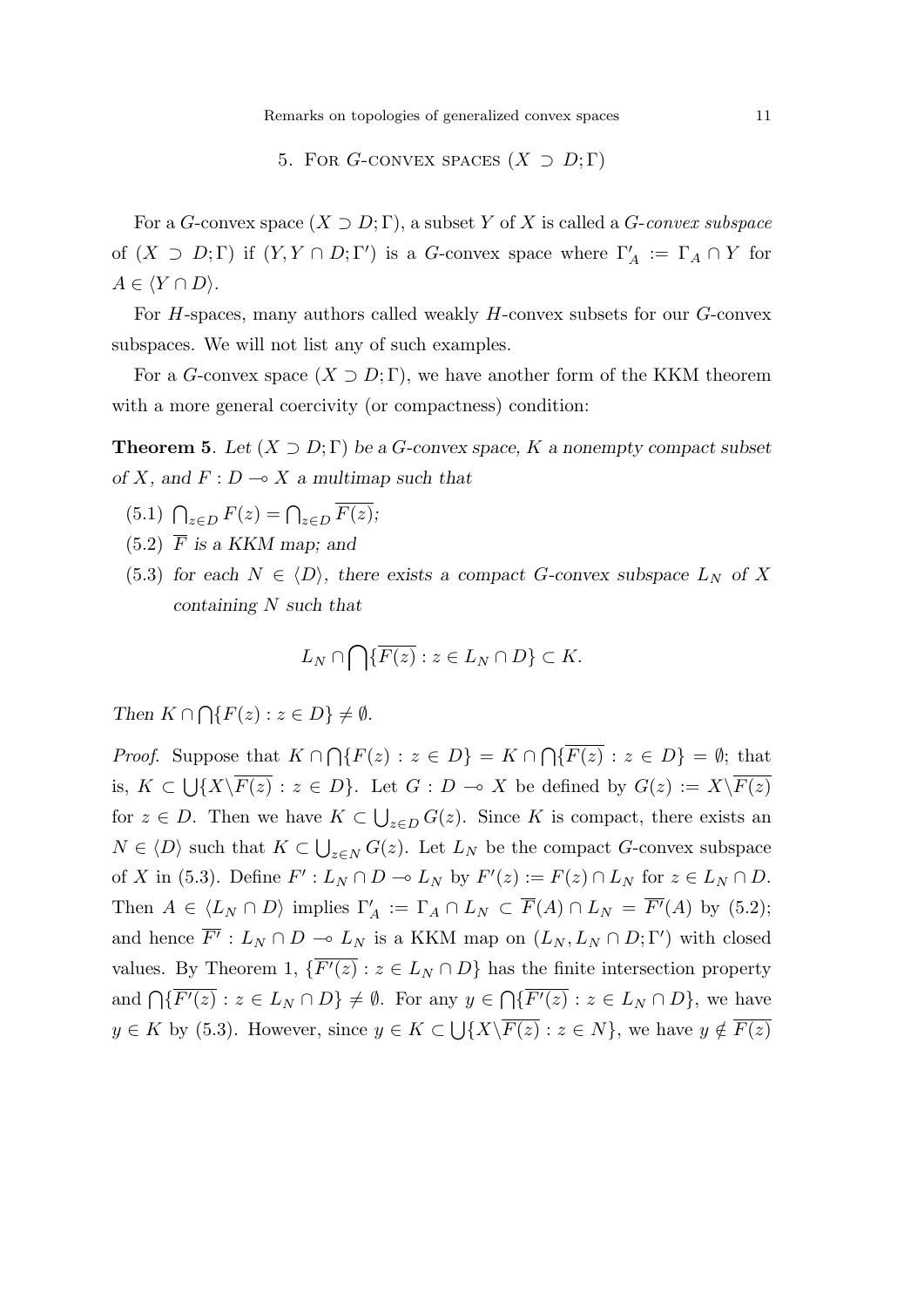for some  $z \in N \subset L_N \cap D$ . This is a contradiction. Therefore, we must have  $K \cap \bigcap \{F(z) : z \in D\} \neq \emptyset$ . This completes our proof.

**Examples** 1. For a convex subset *X* of a Hausdorff topological vector space and  $\emptyset \neq D \subset X$ , Tian [Ti, Theorems 2 and 3] obtained particular forms of Theorem 5 adopting one of the following conditions instead of (5.3):

- (2c) there is a nonempty subset  $D_0$  of  $D$  such that the intersection  $\bigcap_{z \in D_0} \overline{F(z)}$ is compact and  $D_0$  is contained in a compact convex subset of  $X$ .
- (3c) there is a nonempty subset  $D_0 \subset D$  such that for each  $x \in X \backslash D_0$  there exists a point  $z \in D_0$  with  $x \notin F(z)$  and  $D_0$  is contained in a compact convex subset of *X*.

Tian [Ti] applied his theorems to obtain the Ky Fan type minimax inequality, existence of maximal elements, existence of price equilibrium, and solutions of the complementarity problems.

2. Ding [D1, Corollaries 3.1 and 3.2] restated Tian's results by adopting terminology like as transfer compactly closed and compact closure, and claimed that his results improve corresponding ones of Tian.

3. Chang et al. [CLW, Lemma 2.2] obtained a particular form of Theorem 5 for an *H*-space  $(X;\Gamma)$ .

4. Lin and Park [LP, Lemma 1] obtained Theorem 5 for the case  $X = D$ .

As in our previous works [P4, PK], Theorem 5 can have more than a dozen equivalent formulations. Here we give only one example as follows.

The following popular form of generalized Fan–Browder fixed point theorem is equivalent to Theorem 5:

**Theorem 6.** Let  $(X \supset D; \Gamma)$  be a *G*-convex space, *K* a nonempty compact subset *of X*, and *S* :  $X \to D$ ,  $T : X \to X$  *multimaps. Suppose that* 

- (6.1) *for each*  $x \in X$ ,  $M \in \langle S(x) \rangle$  *implies*  $\Gamma_M \subset T(x)$ ;
- (6*.*2) *K ⊂* ∪ *{*Int *S <sup>−</sup>*(*z*) : *z ∈ D}; and*
- (6.3) *for each*  $N \in \langle D \rangle$ *, there exists a compact G-convex subspace*  $L_N$  *of* X *containing N such that*

$$
L_N \backslash K \subset \bigcup \{ \text{Int } S^-(z) : z \in L_N \cap D \}.
$$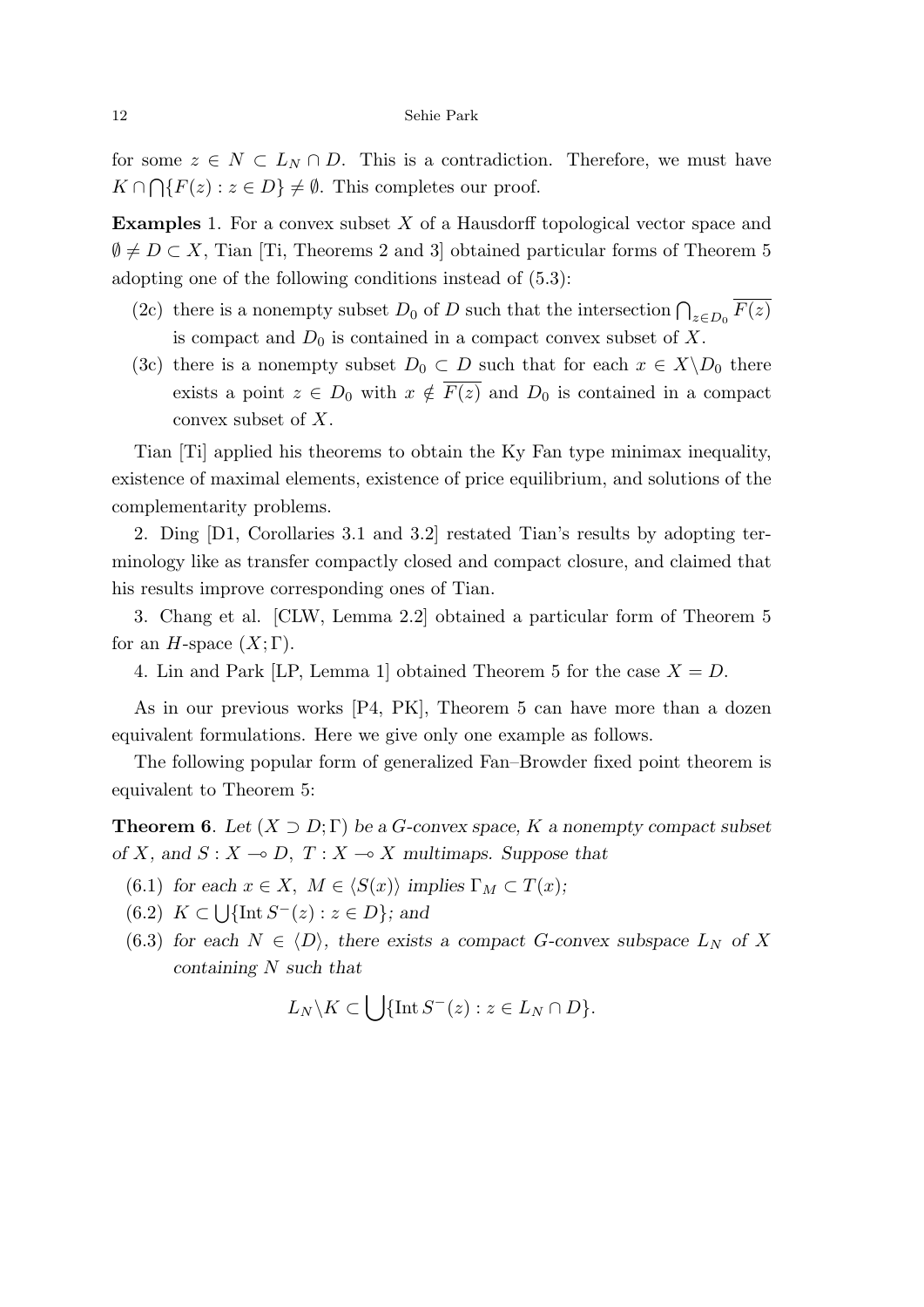*Then T has a fixed point.*

**Examples** 1. There are more general formulations of Theorem 6 mainly due to the author, and many particular forms are still happening. Moreover, conditions (5.3) and (6.3) are first due to S. Y. Chang [C] as generalizations of Ky Fan's original conditions, and have been adopted by the present author from 1992. However, still many scholars are using particular forms of (5.3) and (6.3).

In the following, we list only a few particular forms of Theorem 6 which were obtained very recently.

2. Tan and Zhang [TZ, Theorems 3.1-3.3] obtained particular forms of Theorem 6 for the case  $X = D = K$  is compact. Moreover, they had to assume the Hausdorffness of *X* contrary to their claim.

3. Let X be a convex subset of a topological vector space and  $G: X \to X$  a map such that  $G^-(y)$  is compactly open for each  $y \in X$ . Ding and Yuan [DY, Theorem 2.2] showed that there exists  $x \in X$  such that  $x \in \text{co } G(x)$  under the assumtion that

(c) there exist a nonempty compact convex subset  $X_0$  and a nonempty com*pact subset K of X such that, for each*  $x \in X \backslash K$ *, we have that*  $\text{co}(X_0 \cup$  ${x}$ *)*∩ co *G*(*x*)  $\neq$  *Ø*.

We show that their result follows from Theorem 6 under the assumption that  $G(x) \neq \emptyset$  for all  $x \in X$ . Let  $X = D$  and  $S = T = \text{co } G$ . Then  $T(x)$  is nonempty convex for each  $x \in X$ , and  $S^{-}(y) = (\text{co } G)^{-}(y)$  is easily seen to be open as  $G^{-}(y)$ is open for each  $y \in X$ . This shows the conditions (6.1) and (6.2) hold.

We claim that (c) implies condition (6.3). For any  $N \in \langle X \rangle$ , let  $L_N := \text{co}(X_0 \cup$ *N*). Then  $L_N$  is a compact convex subset of *X* as so is  $X_0$ . For any  $x \in L_N \setminus K$ , by (c) there exists a  $z \in \text{co}(X_0 \cup \{x\}) \cap \text{co } G(x)$  and hence  $z \in L_N = L_N \cap D$  and  $z \in$  $\cos G(x) = S(x)$ . Therefore,  $x \in S^{-}(z) = (\cos G)^{-}(z) = \text{Int}(\cos G)^{-}(z) = \text{Int} S^{-}(z)$ . Therefore, (6.3) holds.

Now, by Theorem 6, there exists an  $x \in X$  such that  $x \in T(x) = \text{co } G(x)$ .

Finally, we obtain a more simple formulation of Theorem 6 as follows: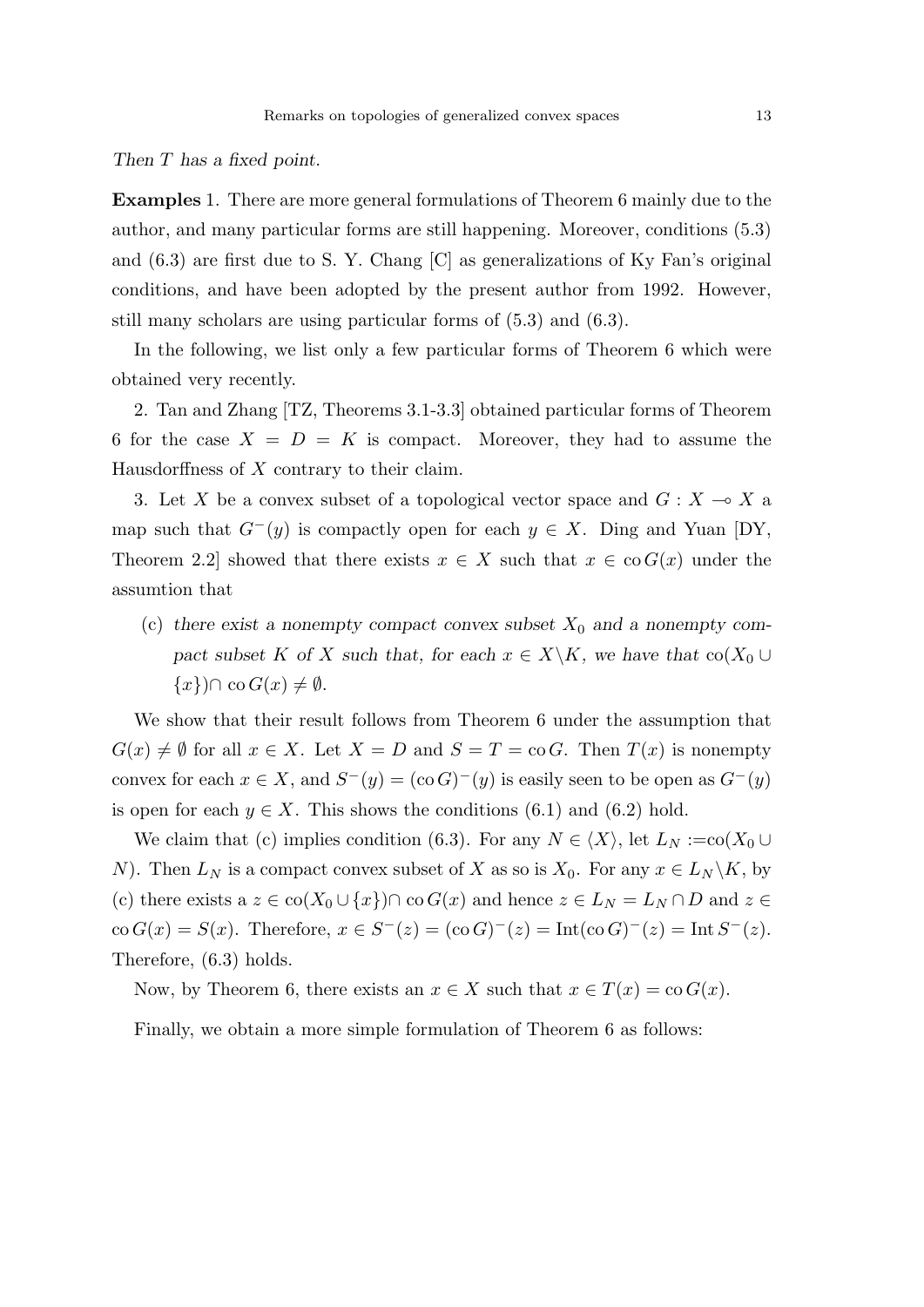**Theorem 6<sup>***′***</sup>. Let**  $(X \supset D; \Gamma)$  **be a** *G***-convex space,** *K* **a nonempty subset of** *X***,** *and*  $S: X \to D$ ,  $T: X \to X$  *multimaps. Suppose that* 

- $(6.1)'$  for each  $x \in X$ ,  $M \in \langle S(x) \rangle$  implies  $\Gamma_M \subset T(x)$ ;
- $(6.2)'$  *K*  $\subset \bigcup \{\text{Int } S^-(z) : z \in N\}$  for some  $N \in \langle D \rangle$ ; and
- $(6.3)'$  there exists a *G*-convex subspace  $L_N$  of *X* containing *N* such that

$$
L_N \backslash K \subset \bigcup \{ \text{Int}\, S^-(z) : z \in M \}
$$

*for some*  $M \in \langle L_N \cap D \rangle$ *.* 

*Then*  $T$  *has a fixed point in*  $L_N$ *.* 

*Proof.* Note that  $K \subset \bigcup \{ \text{Int } S^-(z) : z \in N \}$  for some  $N \in \langle D \rangle$ . For this *N*, we have a *G*-convex subspace  $(L_N, L_N \cap D; \Gamma')$  as in  $(6.3)'$ . In this subspace  $L_N$ ,

$$
L_N = (L_N \backslash K) \cup (L_N \cap K) \subset \bigcup \{ \text{Int } S^-(z) : z \in M \cup N \},\
$$

where  $M \cup N \in \langle L_N \cap D \rangle$ . Therefore, by Theorem 3, the conclusion follows.

#### **REFERENCES**

- [CLW] S.S. Chang, B.S. Lee, X. Wu, Y.J. Cho, and G.M. Lee, *On the generalized quasivariational inequality problems*, J. Math. Anal. Appl. **203** (1990), 686–711.
- [C] S.Y. Chang, *A generalization of KKM principle and its applications*, Soochow J. Math. **15** (1989), 7–17.
- [D1] X.P. Ding, *New H-KKM theorems and their applications to geometric property, coincidence theorems, minimax inequality and maximal elements*, Indian J. pure appl. Math. **26** (1995), 1–19.
- [D2] , *Abstract variational inequalities in topological spaces*, J. Sichuan Normal Univ. (Nat. Sci.) **22** (1999), 29–36.
- [DY] X.-P. Ding and G. X.-Z. Yuan, *The study of existence of equilibria for generalized games without lower semicontinuity in locally topological vector spaces*, J. Math. Anal. Appl. **227** (1998), 420–438.
- [H1] C.D. Horvath, *Contractibility and generalized convexity*, J. Math. Anal. Appl. **156** (1991), 341–357.
- [H2] , *Extension and selection theorems in topological spaces with a generalized convexity structure*, Annal. Fac. Sci. Toulouse **2** (1993), 253–269.
- [K] W.K. Kim, *Some applications of the Kakutani fixed point theorem*, J. Math. Anal. Appl. **121** (1987), 119–122.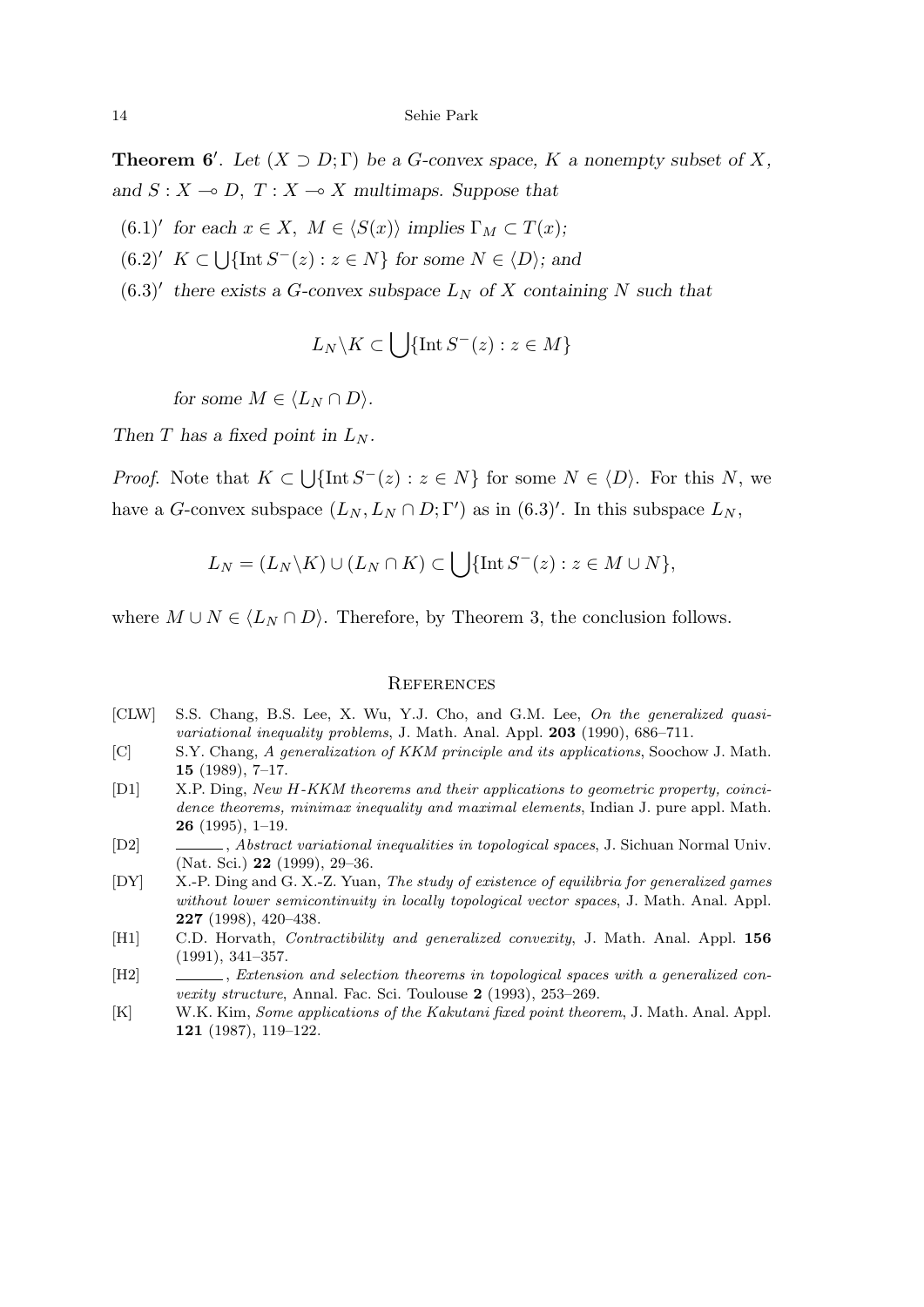- [KSY] W.A. Kirk, B. Sims, G. X.-Z. Yuan, *The Knaster–Kuratowski–Mazurkiewicz theory in hyperconvex metric spaces and some of its applications*, Nonlinear Analysis **39** (2000), 611–627.
- [L] M. Lassonde, *On the use of KKM multifunctions in fixed point theory and related topics*, J. Math. Anal. Appl. **97** (1983), 151–201.
- [LP] L.-J. Lin and S. Park, *On some generalized quasi-equilibrium problems*, J. Math. Anal. Appl. **224** (1998), 167–181.
- [P1] Sehie Park, *Some coincidence theorems on acyclic multifunctions and applications to KKM theory*, Fixed Point Theory and Applications (K.-K. Tan, ed.), World Sci., River Edge, NJ, 1992, pp.248–277.
- [P2] , *Ninety years of the Brouwer fixed point theorem*, Vietnam J. Math. **27 (3)** (1999), 187–222.
- [P3] , *Remarks on a fixed point problem of Ben-El-Mechaiekh*, Nonlinear Analysis and Convex Analysis (Proc. NACA'98, Niigata, Japan, July 28-31, 1998), World Sci., Singapore, 1999, pp.79–86.
- [P4] , *Elements of the KKM theory for generalized convex spaces*, Korean J. Comp. Appl. Math. **7** (2000), 1–28.
- [P5] , *New subclasses of generalized convex spaces*, Fixed Point Theory and Applications (Y.J. Cho, ed.), Nova Sci. Publ., New York, 2000, pp.91–98.
- [P6] , *Fixed point theorems in locally G-convex spaces*, Nonlinear Anal., to appear.
- [PK] Sehie Park and H. Kim, *Foundations of the KKM theory on generalized convex spaces*, J. Math. Anal. Appl. **209** (1997), 551–571.
- [ST] M.-H. Shih and K.-K. Tan, *Covering theorems of convex sets related to fixed-point theorems*, Nonlinear and Convex Analysis (Proc. in Honor of Ky Fan), Marcel Dekker, Inc., New York and Basel, 1987, pp.235–244.
- [T] K.-K. Tan, *G-KKM theorem, minimax inequalities and saddle points*, Nonlinear Anal. **30** (1997), 4151–4160.
- [TY] K.-K. Tan, J. Yu, and X.-Z. Yuan, *Some new minimax inequalities and applications to existence of equilibria in H-spaces*, Nonlinear Anal. **24** (1995), 1457–1470.
- [TZ] K.-K. Tan and X.-L. Zhang, *Fixed point theorems on G-convex spaces and applications*, Nonlinear Funct. Anal. Appl. **1** (1996), 1–19.
- [Ta] E. Tarafdar, *On nonlinear variational inequalities*, Proc. Amer. Math. Soc. **67** (1977), 95–98.
- [Ti] G.Q. Tian, *Generalization of FKKM theorem and the Ky Fan minimax inequality with applications to maximal elements, price equilibrium and complementarity*, J. Math. Anal. Appl. **170** (1992), 457–471.
- [W] S. Willard, *General Topology*, Addison-Wesley, Reading, MA, 1970.
- [WL] X. Wu and F. Li, *On Ky Fan's section theorem*, J. Math. Anal. Appl. **227** (1998), 112–121.
- [WS] X. Wu and S. Shen, *A further generalization of Yannelis–Prabhakar's continuous selection theorem and its applications*, J. Math. Anal. Appl. **197** (1996), 61–74.
- [WZ] X. Wu and Z. Zhang, *A minimax theorem and two existence theorems of solutions for generalized quasi-variational inequalities in H-spaces*, Acta Math. Hungar. **85** (1999), 219–227.

Department of Mathematics Seoul National University